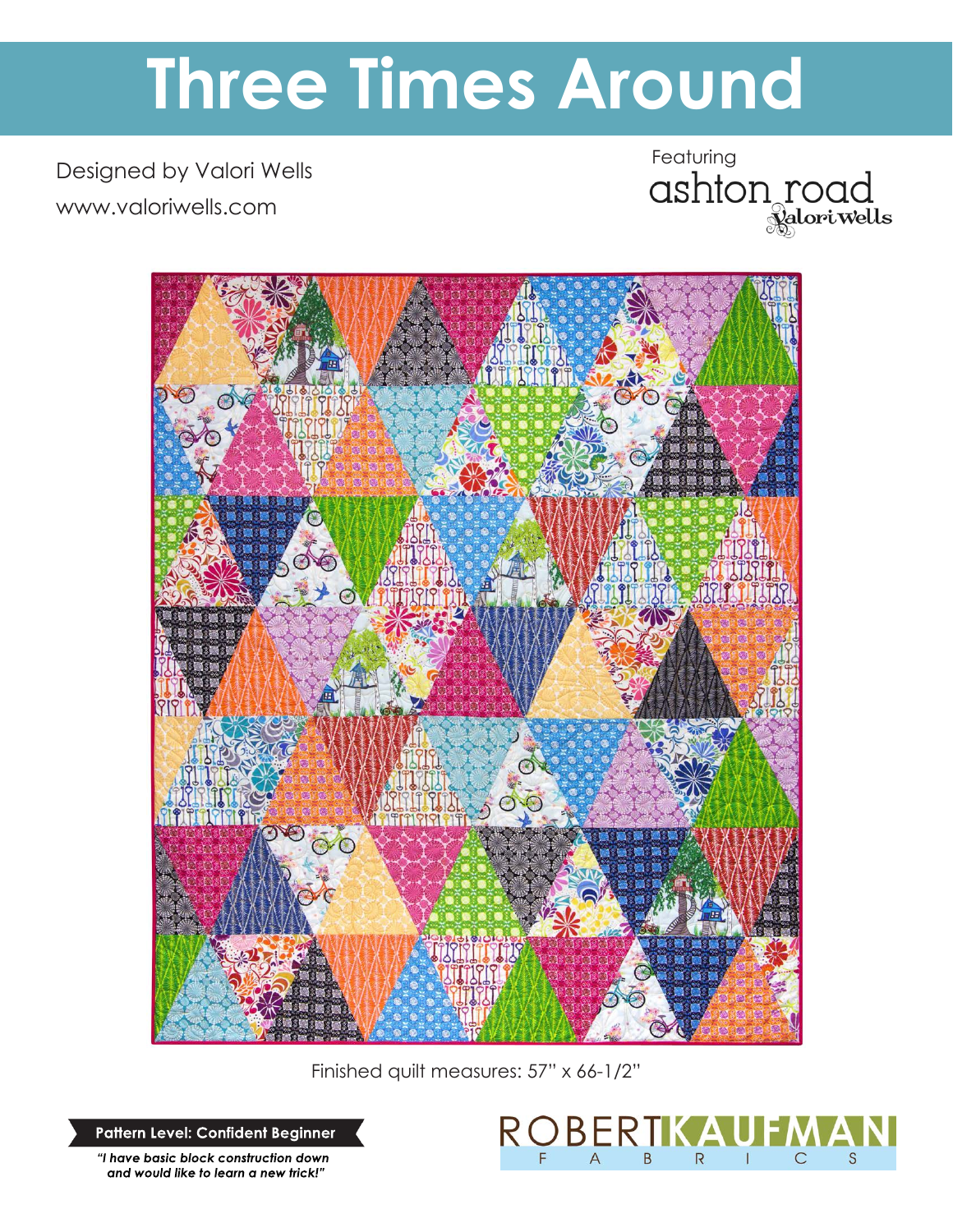| <b>Fabric and Supplies Needed</b>                   |                                  |                                   |             |       |               |                                  |             |
|-----------------------------------------------------|----------------------------------|-----------------------------------|-------------|-------|---------------|----------------------------------|-------------|
| Color                                               | <b>Fabric</b>                    | Name/SKU                          | Yardage     | Color | <b>Fabric</b> | Name/SKU                         | Yardage     |
|                                                     | A                                | AVW-14837-267<br><b>ADVENTURE</b> | 1/3<br>yard |       | L             | AVW-14841-288<br><b>CABANA</b>   | 1/3<br>yard |
| 2 Ashton Road "Ten Squares"<br>Packets (TEN-197-42) |                                  |                                   |             |       | M             | AVW-14841-326<br><b>EXTRACT</b>  | 1/3<br>yard |
|                                                     | including the following fabrics: |                                   |             |       | $\mathsf{N}$  | AVW-14841-328<br><b>VERMEIL</b>  | 1/3<br>yard |
|                                                     | B                                | AVW-14838-267<br><b>ADVENTURE</b> | 1/3<br>yard |       | $\bigcirc$    | AVW-14842-19<br>ORCHID           | 1/3<br>yard |
|                                                     | $\mathsf{C}$                     | AVW-14839-193<br>SUMMER           | 1/3<br>yard |       | $\mathsf{P}$  | AVW-14842-40<br><b>EMERALD</b>   | 1/3<br>yard |
|                                                     | $\mathsf{D}$                     | AVW-14839-288<br>CABANA           | 1/3<br>yard |       | $\mathsf{Q}$  | AVW-14842-129<br><b>MARIGOLD</b> | 1/3<br>yard |
|                                                     | E                                | AVW-14839-326<br><b>EXTRACT</b>   | 1/3<br>yard |       | ${\sf R}$     | AVW-14842-184<br>CHARCOAL        | 1/3<br>yard |
|                                                     | $\mathsf F$                      | AVW-14840-47<br><b>GRASS</b>      | 1/3<br>yard |       | $\mathsf{S}$  | AVW-14842-226<br><b>PEONY</b>    | 1/3<br>yard |
|                                                     | G                                | AVW-14840-62<br><b>INDIGO</b>     | 1/3<br>yard |       | T             | AVW-14843-47<br><b>GRASS</b>     | 1/3<br>yard |
|                                                     | H                                | AVW-14840-70<br><b>AQUA</b>       | 1/3<br>yard |       | $\cup$        | AVW-14843-62<br><b>INDIGO</b>    | 1/3<br>yard |
|                                                     |                                  | AVW-14840-112<br>RASPBERRY        | 1/3<br>yard |       | $\vee$        | AVW-14843-155<br><b>STONE</b>    | 1/3<br>yard |
|                                                     | J                                | AVW-14840-184<br>CHARCOAL         | 1/3<br>yard |       | W             | AVW-14843-302<br><b>POPPY</b>    | 1/3<br>yard |
|                                                     | $\sf K$                          | AVW-14840-281<br>POMEGRANATE      | 1/3<br>yard |       | X             | AVW-14843-332<br>PERSIMMON       | 1/3<br>yard |

You will also need:

1/2 yard Kona K001-490 Honeysuckle for binding • 3-1/2 yards backing if running widthwise, or 4 yards if running lengthwise • 60" x 74" quilt batting • Template Plastic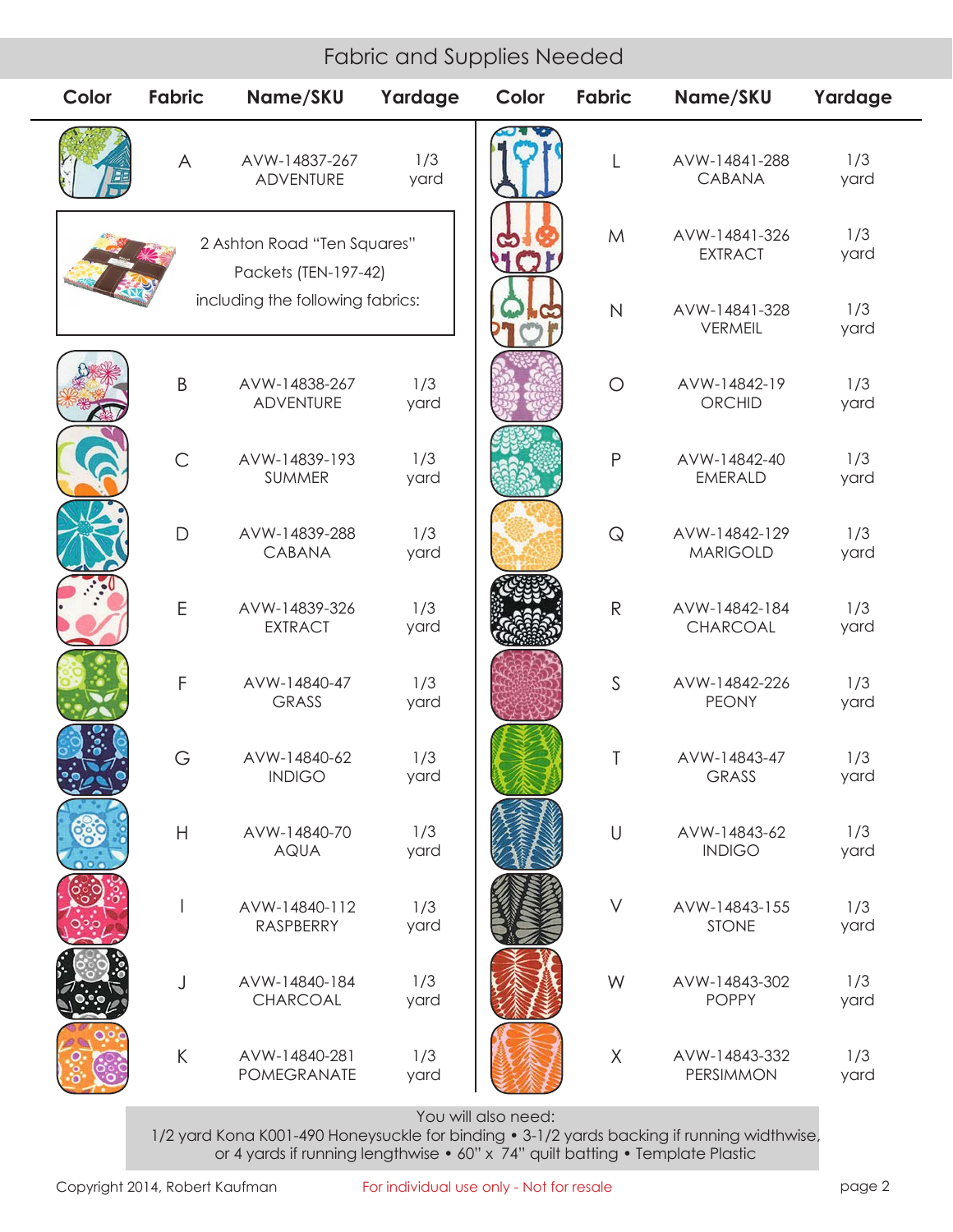# Notes Before You Begin

- Please read through all of the instructions before beginning.
- All of the seam allowances are 1/4" unless otherwise noted.
- Width of fabric (WOF) is equal to at least 42" wide.
- Press all seam allowances open after each seam is sewn, unless otherwise noted.
- Remember to measure twice and cut once!

# **Printing the Triangle Templates**

- Print page 6 at 100% and then trace the Triangle and the Half Triangle to template plastic. Cut out along seam allowance line.

# Cutting Instructions

## **Fabric A**

- Cut four whole triangles from the tree house fabric as shown in Figure 1.

### **Fabrics B-X**

- Choose seven of the fabric squares and cut two half triangles out of each as shown (Figure 2).
- Cut one whole triangle out of all but four of the remaining squares (Figure 3). (You will have four squares left over--you can use them to cut additional half triangles is you want more variety.)

*Note: All sides of the triangles are not equal. When sewing, be sure to keep the cut-off tips of the whole triangles alternating at the top or the bottom of the rows, as shown (Figure 4).*







Figure 3

Whole

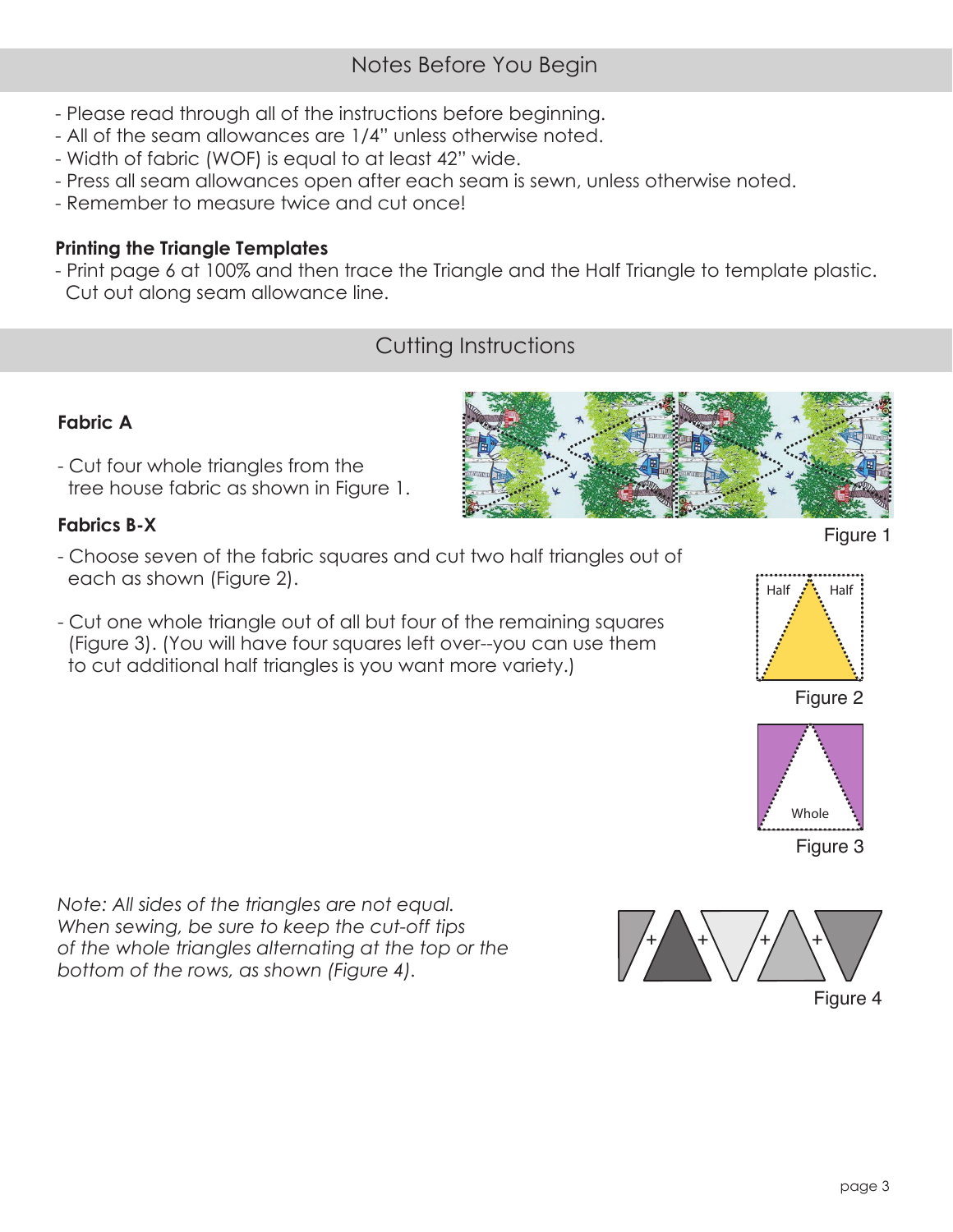- 1. Referring to the illustration on page 1, lay out your triangles, with eleven whole triangles in each row, and a half triangle on each end.
- *Note: The half triangles at the ends of the rows point in alternate directions with each row. You will need a total of seven rows.*
- 2. Referring to the illustration, start with Row 1. Sew a half triangle to a whole triangle. Place the two triangles right sides together, with the whole triangle on top. Offset the top triangle 1/4" and sew (Figure 5). Press toward the triangle you just sewed on.

 Layer another whole triangle on top of the one you just sewed. Offset it 1/4" and sew (Figure 6). Press toward the left.

 Continue working across the row in this manner, sewing and pressing as you go, and adding a half triangle at the end. This will help keep your row straight.

Press all seam allowances in this row to the left (Figure 7).

- *Note: You will be alternating which direction you press each row--odd rows to the left and even rows to the right. By doing this, your seams will "nest" when you sew the rows together.*
- 3. Referring to the illustration, sew Row 2, again beginning with a half triangle, but with the point at the top, and sew a whole triangle to it (Figures 8 & 9). For this row, press your seam allowances toward the right each time (Figure 10).
- 4. Sew the rows together: Sew Row 1 to Row 2, then add Row 3, etc.

Press.

 Continue sewing the quilt top together, until all 7 rows have been sewn and pressed.

5. Layer, quilt, and finish the quilt





Figure 7





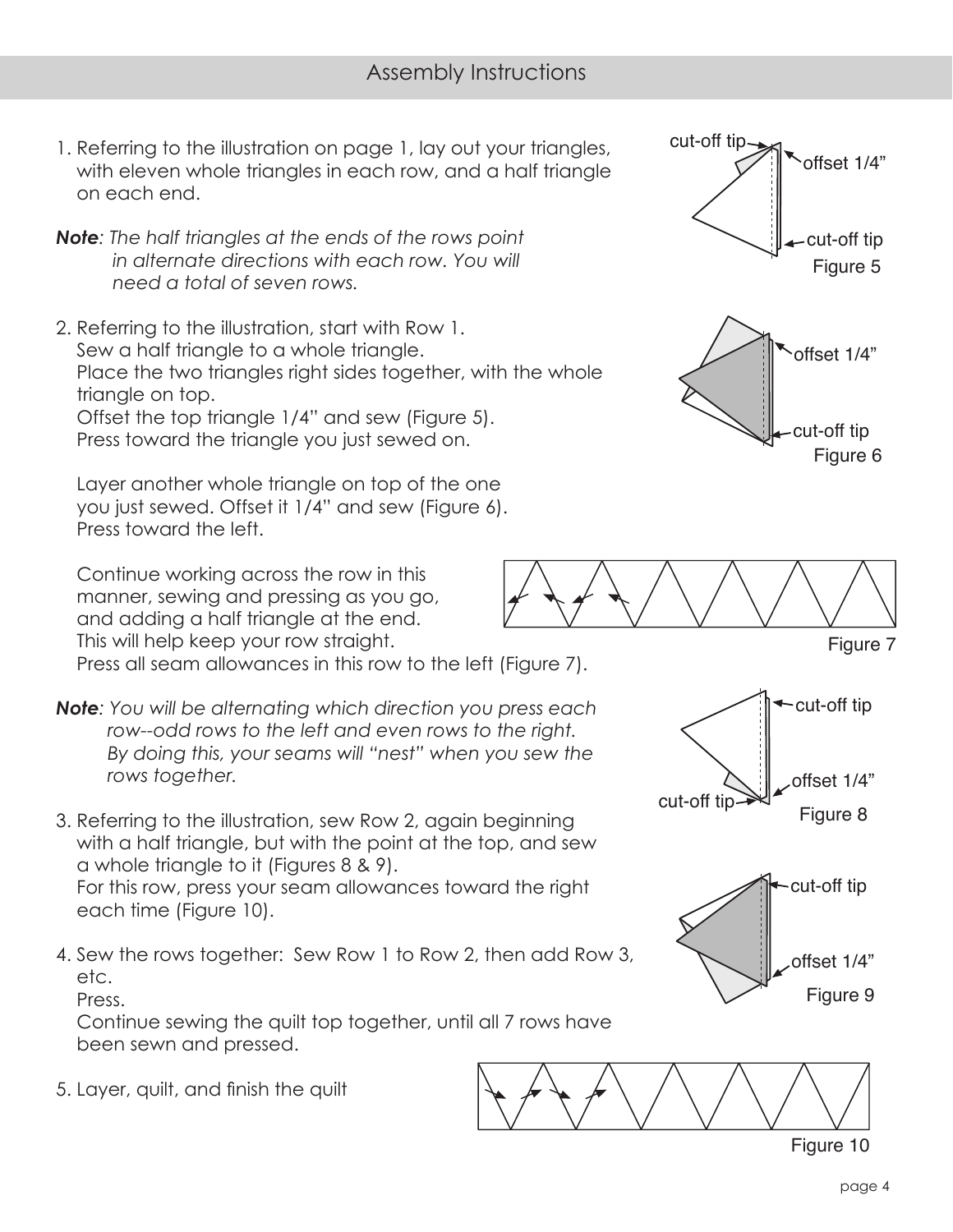

Quilt Assembly Diagram





© Valori Wells Designs, 2014 Stitchin' Post Publications • P.O. Box 280 • Sisters, OR 97759 • (541) 549-6061 • www.valoriwells.com